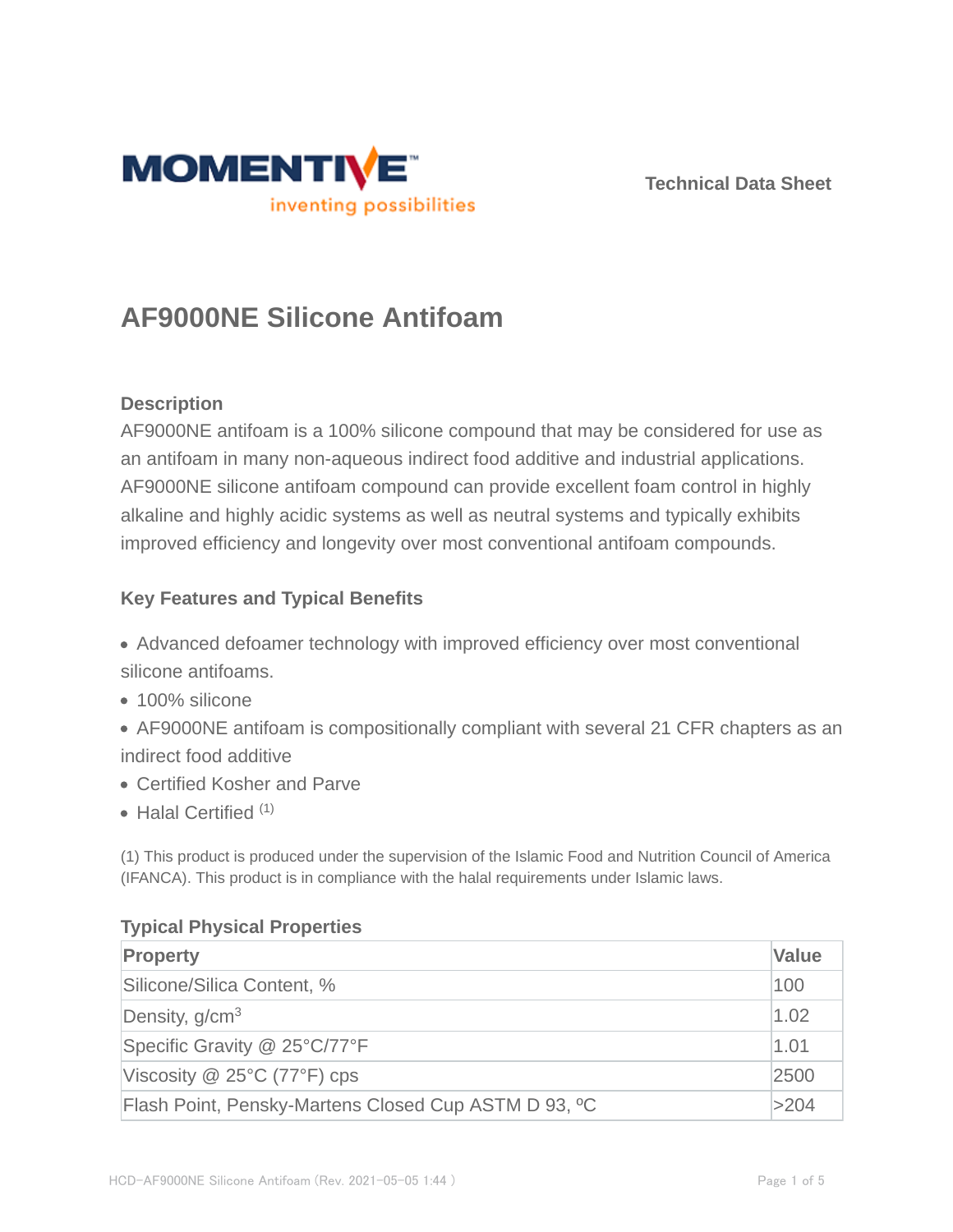Typical properties are average data and are not to be used as or to develop specifications.

#### **Solubility**

Soluble in aliphatic, aromatic and chlorinated solvents. Typical solvents are toluene, xylene, mineral spirits, hexane, heptane, naphtha, methlene, chloride, 1,1,1 tricloroethane, amylacetate, methylethylketone, 2-ethyl hexanol, ethyl ether and cyclohexane

#### **Storage Stability**

Mild agitation should be employed prior to use to disperse solids uniformly.

## **Potential Applications**

AF9000NE silicone antifoam compound may be considered for use in the following applications:

- Adhesive manufacture
- Chemical processing
- Ink manufacture
- Paint manufacture
- Resin polymerization
- Formulating antifoam emulsions
- Insecticides/Herbicides
- Wool fats

## **Petroleum Processing**

- Gas scrubbing
- Glycol
- Vacuum tower unit
- Propane deasphalting
- Udex units

## **Food Processing**

Corn oil manufacture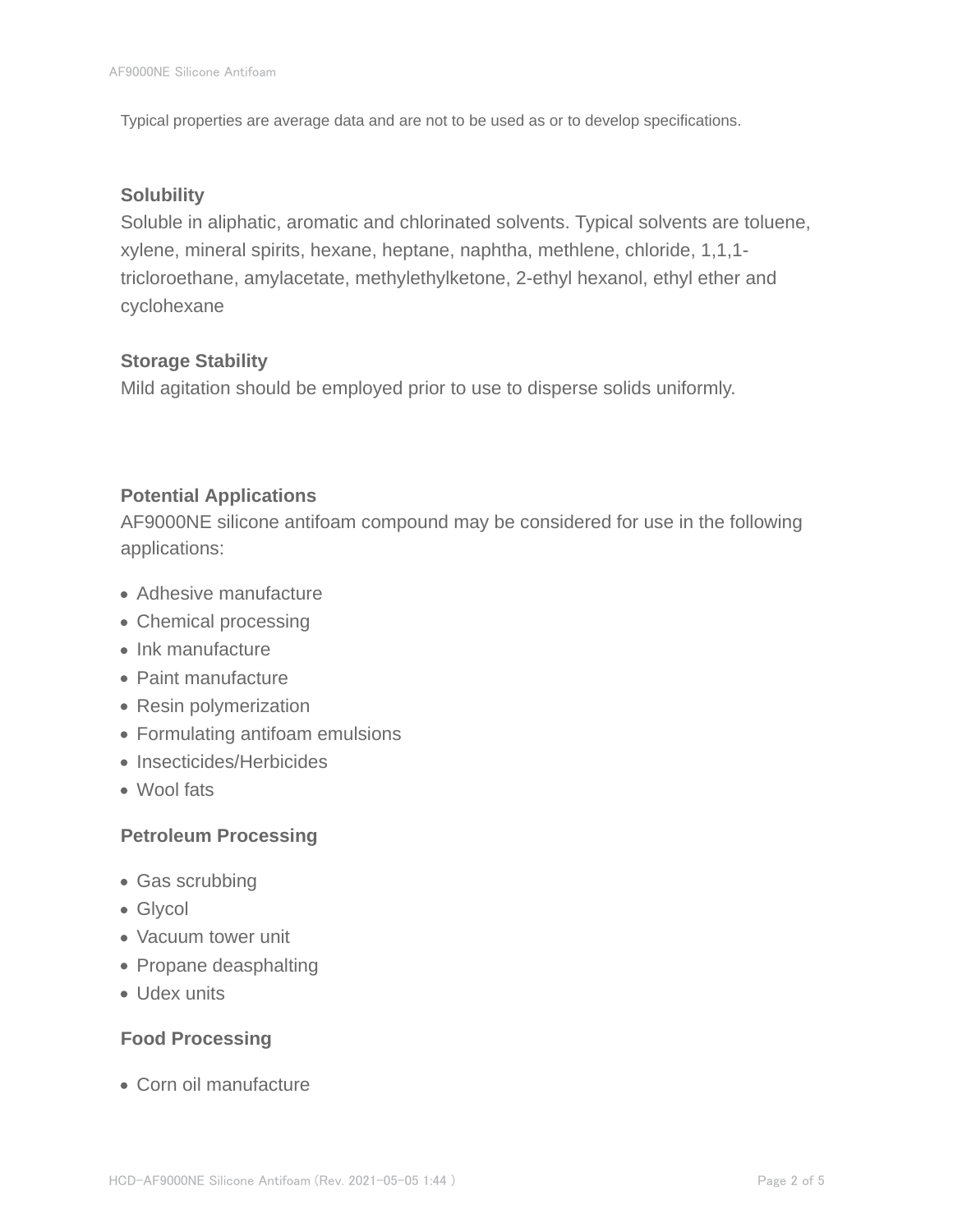- Deep-fat frying
- Esterification of vegetable oil
- Fermentation
- Antifoam formulating
- Yeast processing

### **General Considerations for Use**

AF9000NE silicone antifoam compound may be used as received or diluted prior to use. Dilution or dispersion of the material prior to use, either in solvent or in one of the foaming ingredients can provide an excellent means for incorporating low concentrations of silicone antifoam accurately and economically into a non-aqueous system. Prediluted solutions should be kept under agitation or mildly agitated before use. Such dilution or dispersion may provide greater ease of handling and more effective use of silicone.

AF9000NE silicone antifoam compound may also be metered into continuous process systems.

When evaluating AF9000NE antifoam, it is suggested that evaluation be started at 10ppm silicone. This starting point represents an average level of silicone found to be effective in many applications. The level can then be adjusted in either direction to determine the minimum effective concentration for the specific system requiring foam control.

For applications related to food processing, consult applicable FDA or USDA regulations for the maximum permissible level of silicone.

#### **Patent Status**

Nothing contained herein shall be construed to imply the nonexistence of any relevant patents or to constitute the permission, inducement or recommendation to practice any invention covered by any patent, without authority from the owner of the patent.

#### **Product Safety, Handling and Storage**

Customers should review the latest Safety Data Sheet (SDS) and label for product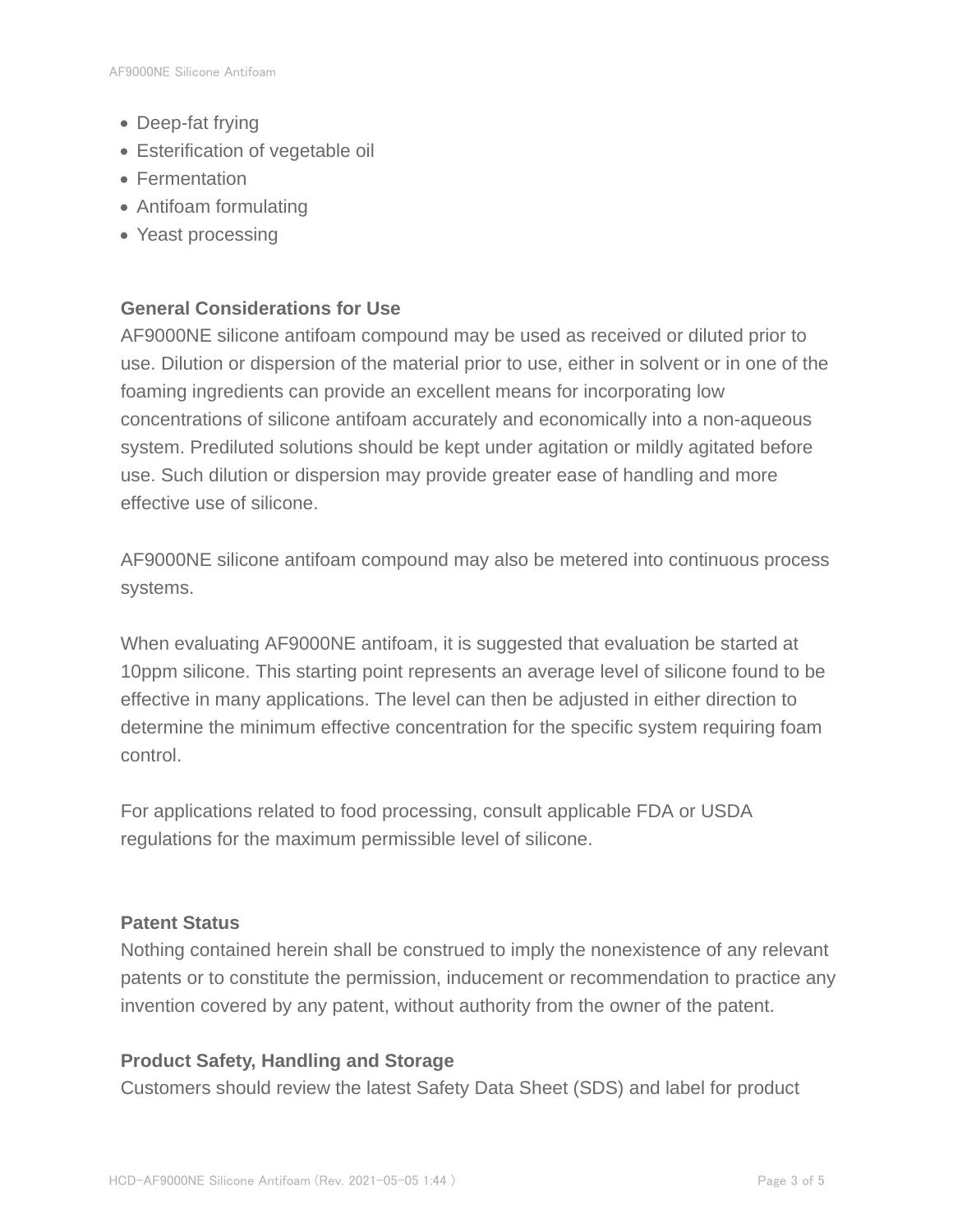safety information, safe handling instructions, personal protective equipment if necessary, emergency service contact information, and any special storage conditions required for safety. Momentive Performance Materials (MPM) maintains an aroundthe-clock emergency service for its products. SDS are available at www.momentive.com or, upon request, from any MPM representative. For product storage and handling procedures to maintain the product quality within our stated specifications, please review Certificates of Analysis, which are available in the Order Center. Use of other materials in conjunction with MPM products (for example, primers) may require additional precautions. Please review and follow the safety information provided by the manufacturer of such other materials.

#### **Limitations**

Customers must evaluate Momentive Performance Materials products and make their own determination as to fitness of use in their particular applications.

## **Contact Information** Email commercial.services@momentive.com

#### **Telephone**

| <b>Americas</b> | <b>Latin America</b> | <b>EMEAI- Europe, Middle</b><br>East, Africa & India | <b>ASIA PACIFIC</b> |
|-----------------|----------------------|------------------------------------------------------|---------------------|
| +1 800 295 2392 | <b>Brazil</b>        | <b>Europe</b>                                        | <b>China</b>        |
| Toll free*      | +55 11 4534 9650     | +390510924300                                        | 800 820 0202        |
| +704 805 6946   | <b>Direct Number</b> | Direct number                                        | Toll free           |
| Direct Number   |                      |                                                      | +86 21 3860 4892    |
|                 |                      |                                                      | Direct number       |
| *All American   | <b>Mexico</b>        | India, Middle East &                                 | Japan               |
| countries       | +52 55 2169 7670     | <b>Africa</b>                                        | +81 3 5544 3111     |
|                 | <b>Direct Number</b> | + 91 44 71212207                                     | Direct number       |
|                 |                      | Direct number*                                       |                     |
|                 |                      | *All Middle Eastern                                  | <b>Korea</b>        |
|                 |                      | countries, Africa, India,                            | +82 2 6201 4600     |